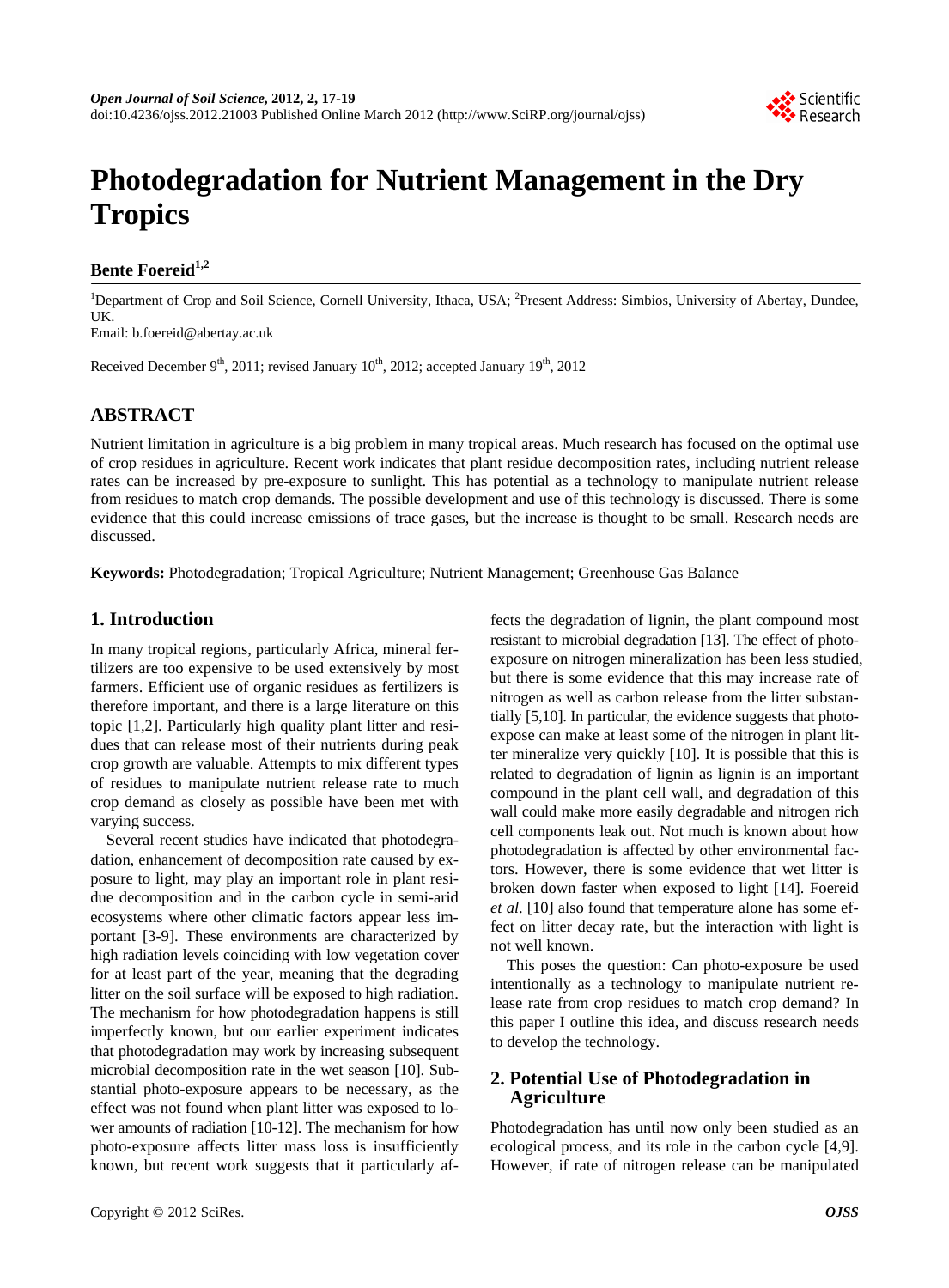by previous exposure to sunlight, this gives new opportunities timing nitrogen release from crop residues and other organic material to crop demand in agriculture. This will be the case everywhere there is a marked dry season and cropped fields are mostly bare and can be used to spread the residues. Furthermore, this offers an opportunity to make "low quality" litter that normally will not release much of its nutrients during the cropping season more useful. Photodegradation could be taken advantage of in agriculture by leaving the residues on the ground for the required amount of time, and them digging them under. How long exposure that is required for various sorts of residues would have to be calibrated through experimentation. However in general it would be expected that the more the nitrogen release rate needs to be increased to match crop demand, the longer the exposure needed, as our earlier experiment showed that the shortest exposure time changed nitrogen release rate much less than the longest exposure time [10].

There is a need to try out this system in the field to assess if the benefits are substantial, and the system needs to be optimized. If a simple relationship between amount of radiation received and nutrient release rate can be found, the optimal exposure time only needs to be tested in a few sites and predictions can be made for other sites. Previous work has shown that a fairly consistent relationship between radiation exposure and carbon mineralization can be developed [9]. There is also evidence that the effect of photo-exposure depends on lignin content [13], meaning that it may also be possible to generalize between litter types. The effect of wavelength distribution is imperfectly known [13], and the length of photo-exposure may have to be calibrated separately for areas with very different wavelength distribution.

In addition, potential drawbacks need to be assessed. One of them is the greenhouse gas balance of the system. Primarily methane release needs to be quantified. There is now ample evidence that both live and dead plant material emit low amounts of methane when exposed to UV radiation [15-17]. This emission is likely to be fairly small, but still needs to quantified. In addition, Foereid *et al*. [10] showed that nitrous oxide emission increases after photo-exposure in an incubation experiment. It is likely that this can be partly or completely mitigated when plants are present to take up the available nitrogen (indeed that is the purpose of the system). However, careful quantifycation of the greenhouse gas balance of the system, as well as assessment of mitigation options is needed.

This idea points to research needs of both basic and applied nature. The mechanism of how photo-exposure increases the release rate of nitrogen is not well understood. It is not merely following the increased carbon release as the timing of nitrogen release is different [10]. This can be studied in laboratory incubations. It also needs to be

assessed how photodegradation interacts with temperature and moisture. To make use of the process in agriculture field experiments under realistic conditions are needed. The system needs to be optimized under realistic field conditions. The technology will only viable in areas where agricultural fields are left bare in periods with high radiation, *i.e*. areas with a dry season. Still there will be a range of variation in other climatic factors (temperature and moisture) within those areas, and their interaction with photodegradation needs to be assessed. The greenhouse gas balance of the system also needs to be assessed, as well as potential mitigation options.

#### **3. Conclusion**

Taking advantage of the effect of photo-exposure on nutrient release rate has potential for use in agriculture. The exact amount of time litter needs to be exposed to sunlight needs to be calibrated, as well potential effects on greenhouse gas emissions.

#### **REFERENCES**

- [1] R. Gentile, B. Vanlauwe, P. Chivenge and J. Six, "Trade-Offs between the Short- and Long-Term Effects of Residue Quality on Soil C and N Dynamics," *Plant and Soil*, Vol. 338, No. 1-2, 2011, pp. 159-169. [doi:10.1007/s11104-010-0360-z](http://dx.doi.org/10.1007/s11104-010-0360-z)
- [2] C. A. Palm, K. E. Giller, P. L. Mafongoya and M. J. Swift, "Management of Organic Matter in the Tropics: Translating Theory into Practice," *Nutrient Cycling in Agroecosystem*, Vol. 61, No. 1-2, 2001, pp. 63-75. [doi:10.1023/A:1013318210809](http://dx.doi.org/10.1023/A:1013318210809)
- [3] V. A. Pancotto, O. E. Sala, T. M. Robson, M. M. Caldwell and A. L. Scopel, "Direct and Indirect Effects of Solar Ultraviolet-B Radiation on Long-Term Decomposition," *Global Change Biology*, Vol. 11, No. 11, 2005, pp. 1982-1989. [doi:10.1111/j.1365-2486.2005.1027.x](http://dx.doi.org/10.1111/j.1365-2486.2005.1027.x)
- [4] A. T. Austin and L. Vivanco, "Plant Litter Decomposition in a Semi-Arid Ecosystem Controlled by Photodegradation," *Nature*, Vol. 442, 2006, pp. 555-558.
- [5] W. Parton, W. L. Silver, I. C. Burke, L. Grassens, M. E. Harmon, W. S. Currie, J. Y. King, E. C. Adair, L. A. Brandt, S. C. Hart and B. Fasth, "Global-Scale Similarities in Nitrogen Release Patterns During Long-Term Decomposition," *Science*, Vol. 315, No. 5810, 2007, pp. 361- 364. [doi:10.1126/science.1134853](http://dx.doi.org/10.1126/science.1134853)
- [6] G. Tian, M. Badejo, A. Okoh, F. Ishida, G. Kolawole, Y. Hayashi, and F. Salako, "Effects of Residue Quality and Climate on Plant Residue Decomposition and Nutrient Release along the Transect from Humid Forest to Sahel of West Africa," *Biogeochemistry*, Vol. 86, No. 2, 2007, pp. 217-229. [doi:10.1007/s10533-007-9158-3](http://dx.doi.org/10.1007/s10533-007-9158-3)
- [7] T. A. Day, E. T. Zhang and C. T. Ruhland, "Exposure to Solar UV-B radiation Accelerates Mass and Lignin Loss of *Larrea tridentata* Litter in the Sonoran Desert," *Plant Ecology*, Vol. 193, No. 2, 2007, pp. 185-194. [doi:10.1007/s11258-006-9257-6](http://dx.doi.org/10.1007/s11258-006-9257-6)